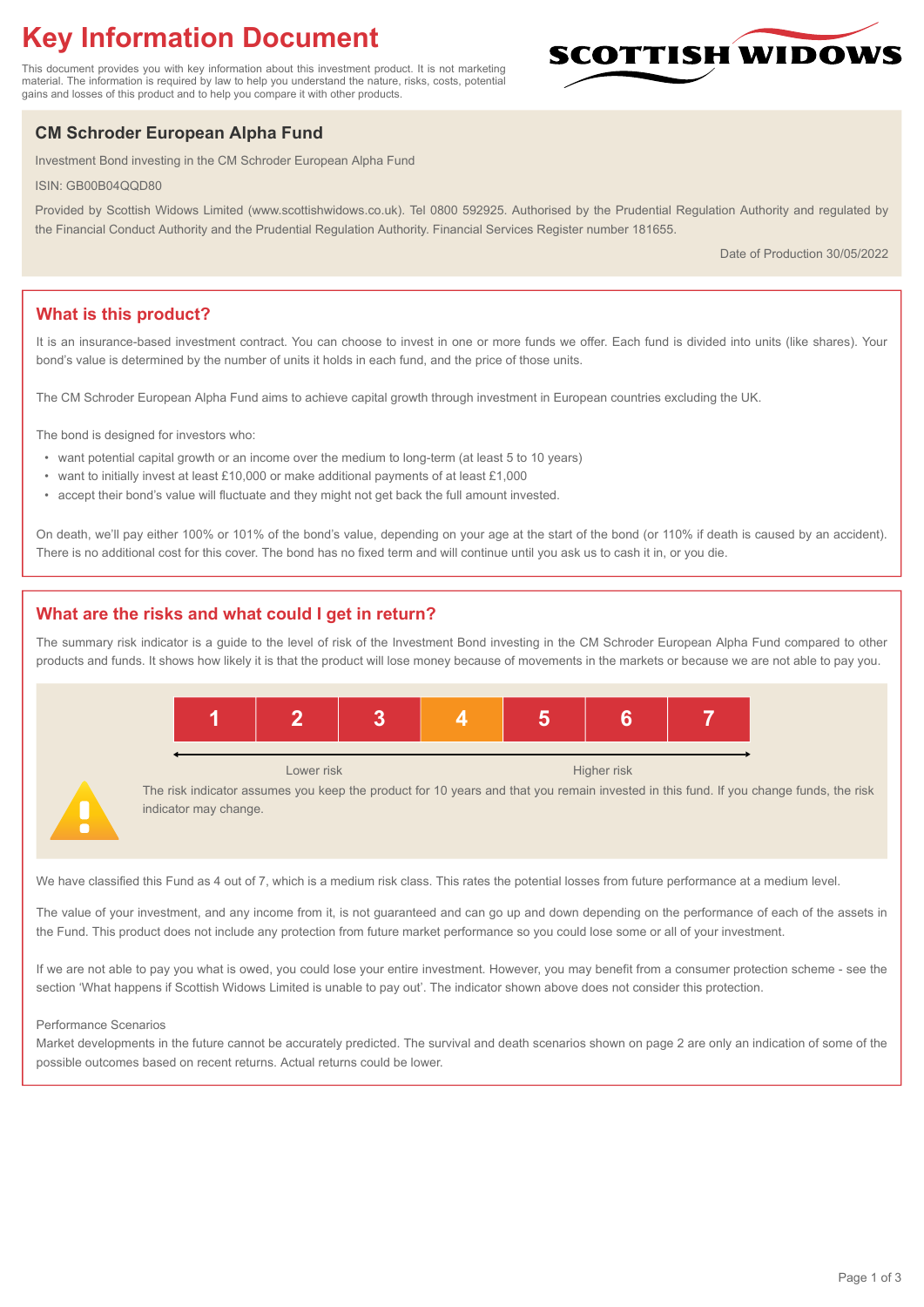

#### **What are the risks and what could I get in return? (continued)**

This table shows the money you could get back over the next 10 years, under different scenarios, assuming that you invest £10,000. The figures below assume no withdrawals are taken and do not allow for any Large Fund Bonus which may apply. The scenarios shown illustrate how your investment could perform. You can compare them with the scenarios of other products. The scenarios presented are an estimate of future performance based on evidence from the past on how the value of this investment varies, and are not an exact indicator. What you get will vary depending on how the market performs and how long you keep the investment. The stress scenario shows what you might get back in extreme market circumstances, and it does not take into account the situation where we are not able to pay you. The death scenario assumes investments perform in line with the moderate scenario.

The figures shown include all the costs of the product itself, but may not include all the costs that you pay to your adviser. The figures do not take into account your personal tax situation, which may also affect how much you get back. Before deciding to invest, you should read the Additional Information Document for more information on the risks and what you might get back. See page 2 for information on how the performance scenarios are calculated.

| <b>Investment £10,000</b> |                                                    |           |           |                                             |  |  |
|---------------------------|----------------------------------------------------|-----------|-----------|---------------------------------------------|--|--|
|                           | 1 year                                             |           | 5 years   | 10 years<br>(Recommended<br>holding period) |  |  |
| <b>Survival Scenarios</b> |                                                    |           |           |                                             |  |  |
| <b>Stress scenario</b>    | What you might get back after costs                | £1,746    | £3,028    | £1,666                                      |  |  |
|                           | Average return each year                           | $-82.54%$ | $-21.25%$ | $-16.41%$                                   |  |  |
| Unfavourable scenario     | What you might get back after costs<br>£7,612      |           | £5,106    | £3,601                                      |  |  |
|                           | Average return each year                           | $-23.88%$ | $-12.58%$ | $-9.71%$                                    |  |  |
| Moderate scenario         | What you might get back after costs                | £9,735    | £8,806    | £7.769                                      |  |  |
|                           | Average return each year                           | $-2.65%$  | $-2.51%$  | $-2.49%$                                    |  |  |
| Favourable scenario       | What you might get back after costs                | £12,318   | £15,025   | £16,579                                     |  |  |
| Average return each year  |                                                    | 23.18%    | 8.48%     | 5.19%                                       |  |  |
| <b>Death scenarios</b>    |                                                    |           |           |                                             |  |  |
| Insured event             | What your beneficiaries might get back after costs | £9,833    | £8.895    | £7,847                                      |  |  |

#### **What happens if Scottish Widows is unable to pay out?**

Your Plan is fully covered by the Financial Services Compensation Scheme. More information about compensation arrangements is available from the Financial Services Compensation Scheme, who can be contacted on 0800 678 1100 or 0207 741 4100 or via their website at www.fscs.org.uk

#### **What are the costs?**

The Reduction in Yield (RIY) shows what impact the total costs you pay will have on the investment return you might get. The total costs take into account one-off, ongoing and incidental costs. The amounts shown here are the cumulative costs of the product itself, for three different holding periods. The monetary figures shown assume you invest £10,000 and investments perform in line with the moderate scenario. The figures are estimates and may change in the future. The person selling you or advising you about this product may charge you other costs. If so, this person will provide you with information about these costs, and show you the impact that all costs will have on your investment over time.

| Investment £10,000              |                             |                              |                            |  |  |  |
|---------------------------------|-----------------------------|------------------------------|----------------------------|--|--|--|
| <b>Scenarios</b>                | If you cash in after 1 year | If you cash in after 5 years | If you cash in at 10 years |  |  |  |
| Total costs                     | £326                        | £1,290                       | £2,237                     |  |  |  |
| Impact on return (RIY) per year | 3.34%                       | 2.95%                        | 2.90%                      |  |  |  |